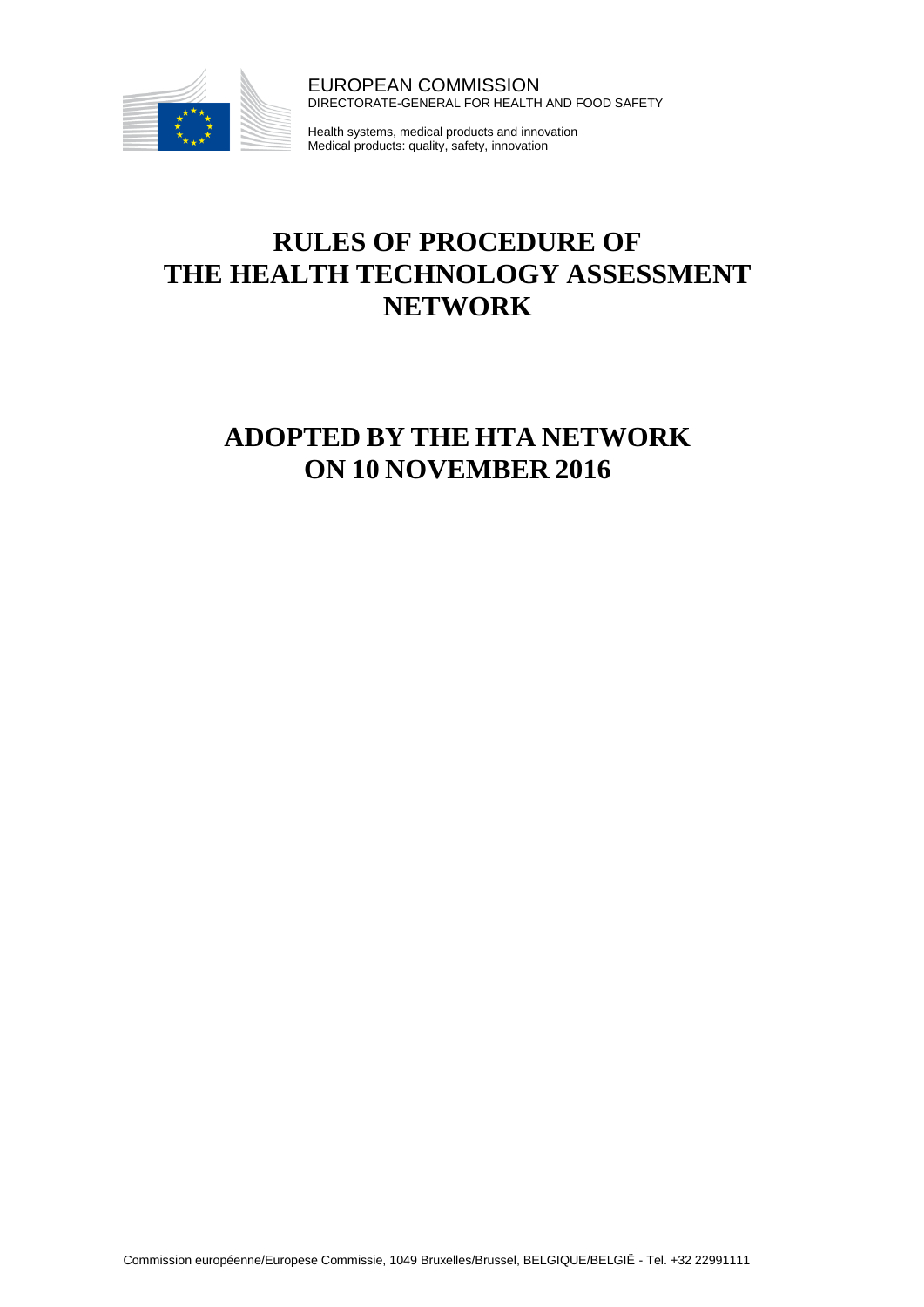#### **RULES OF PROCEDURE OF THE HEALTH TECHNOLOGY ASSESSMENT NETWORK**

The Health Technology Assessment Network, ("the Network")

Having regard to Directive 2011/24/EU of the European Parliament and of the Council of 9 March 2011 on the application of patients' rights in cross-border healthcare (the Directive), and in particular to Article 15 and to Recital 58,

Having regard to Commission Implementing Decision 2013/329/EU of 26 June 2013 providing the rules for the establishment, the management and transparent functioning of the Network of national authorities or bodies responsible for Health Technology Assessment (HTA), and in particular to Article 4,

Considering that cooperation is necessary both at strategic level and at scientific and technical level,

Has adopted the following rules of procedure:

#### *Article 1*  **Introductory provisions**

1. To meet the objectives assigned to the Network by the Directive, and in line with the provisions of Article 5(2) of the Implementing Decision, the Network will be supported, by a scientific and technical cooperation mechanism.

For the time of its duration EUnetHTA Joint Action 3 ensures scientific and technical cooperation for the HTA Network. A subsequent suitable mechanism, agreed by the HTA Network, will be then put in place, to ensure continuity.

2. The Network shall focus its activities on strategic issues relevant to EU cooperation on HTA. It shall provide strategic recommendations to the scientific and technical cooperation mechanism which shall carry out its work in scientific independence and shall aim at synergies with Network's activities.

3. These rules of procedure regulate the functioning of the Network and the main principles for interaction with the scientific and technical cooperation mechanism. They are without prejudice to the specific rules of the scientific and technical cooperation mechanism, including relevant contractual obligations.

#### *Article 2* **Membership - notification and withdrawal**

1. The notification referred to in Article 3(2) of the Implementing Decision shall be addressed in writing to the Commission, for the attention of the Chair.

2. Membership shall take effect ten working days after the receipt of this notification.

3. Member States shall inform the Chair in writing of the name of the organisation and the person representing them in the Network and the alternate. Continuity of representation shall be aimed at. Representatives can be accompanied by one national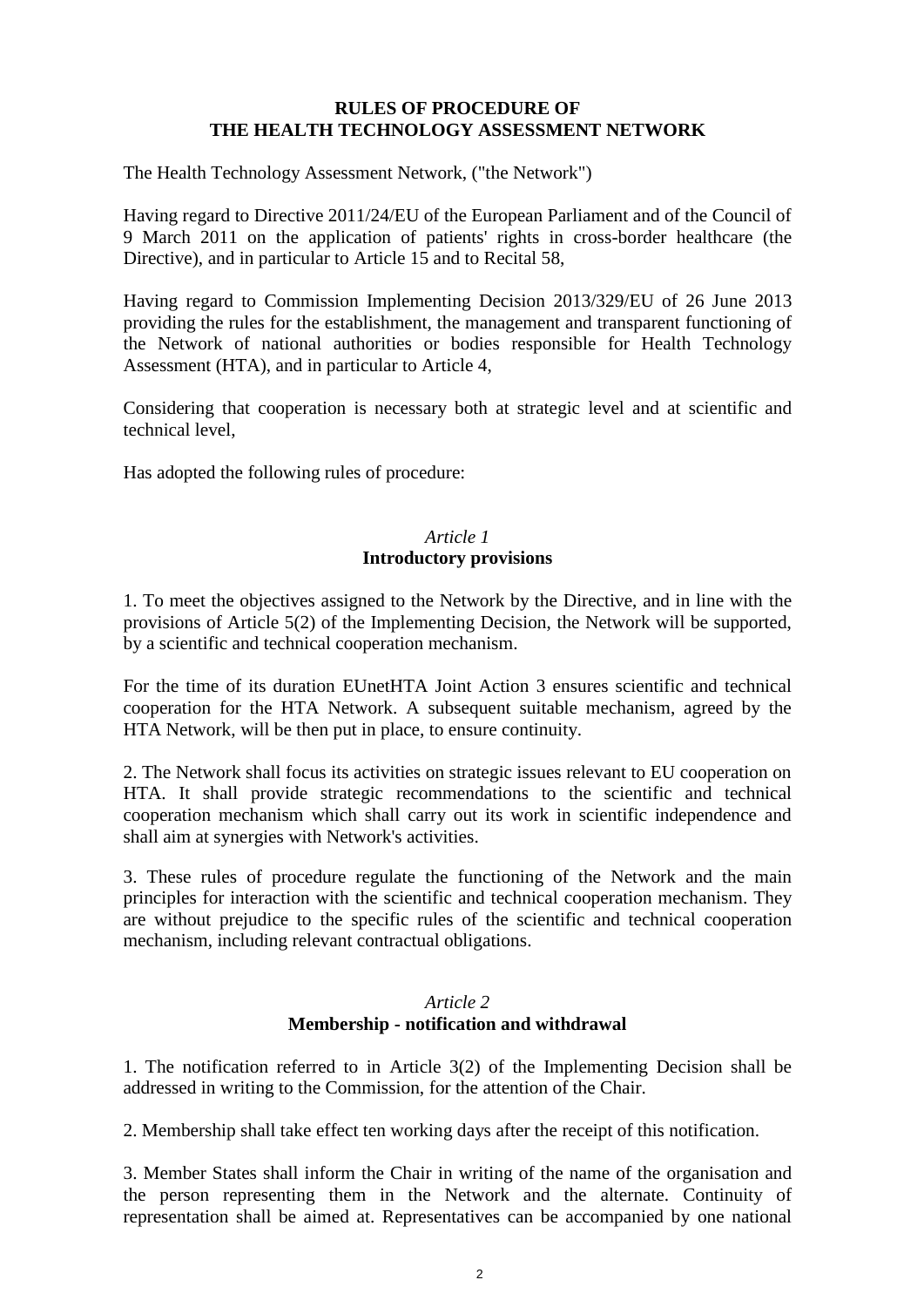expert, in duly justified circumstances more than one expert can participate to meetings, in line with Article 8 of the Commission Implementing Decision 2013/329/EU. Within a reasonable time and no later than five working days before the date of a Network meeting, the names and functions of the experts, shall be communicated in writing to the Secretariat of the Network.

4. A Member State wishing to withdraw from the Network shall send a written notification with three months' notice. When a Member State withdraws from the Network, the participating organisation from that Member State shall, where possible, finalise any work agreed to perform prior to withdrawal.

## *Article 3* **Convening a meeting**

1. Meetings of the Network shall be convened by the Chair, normally twice a year, either on their own initiative, or at the request of a simple majority of Members.

2. Meetings of the Network shall be held on Commission premises unless otherwise decided by the Network.

3. Normally dates of the meeting of the Network shall be communicated with eight weeks' notice.

#### *Article 4* **Secretariat - Agenda**

1. In accordance with Article 7(1) of the Implementing Decision, the Commission shall provide secretarial support for the Network and any working group created by the Network.

2. The Secretariat shall draw up the agenda, in line with the strategic multi annual work programme adopted by the Network, in accordance with Article 5 of the Commission Implementing Decision.

3. In doing so the Secretariat shall take due account of proposals from Network Members and the scientific and technical cooperation mechanism referred to in Article 1(1) Observers, as defined in Article 8 of these Rules of Procedure, may also submit proposals.

4. Proposals for items to be included on the agenda shall reach the Secretariat at least six weeks before the meeting.

5. The agenda shall be adopted by the Network at the start of the meeting.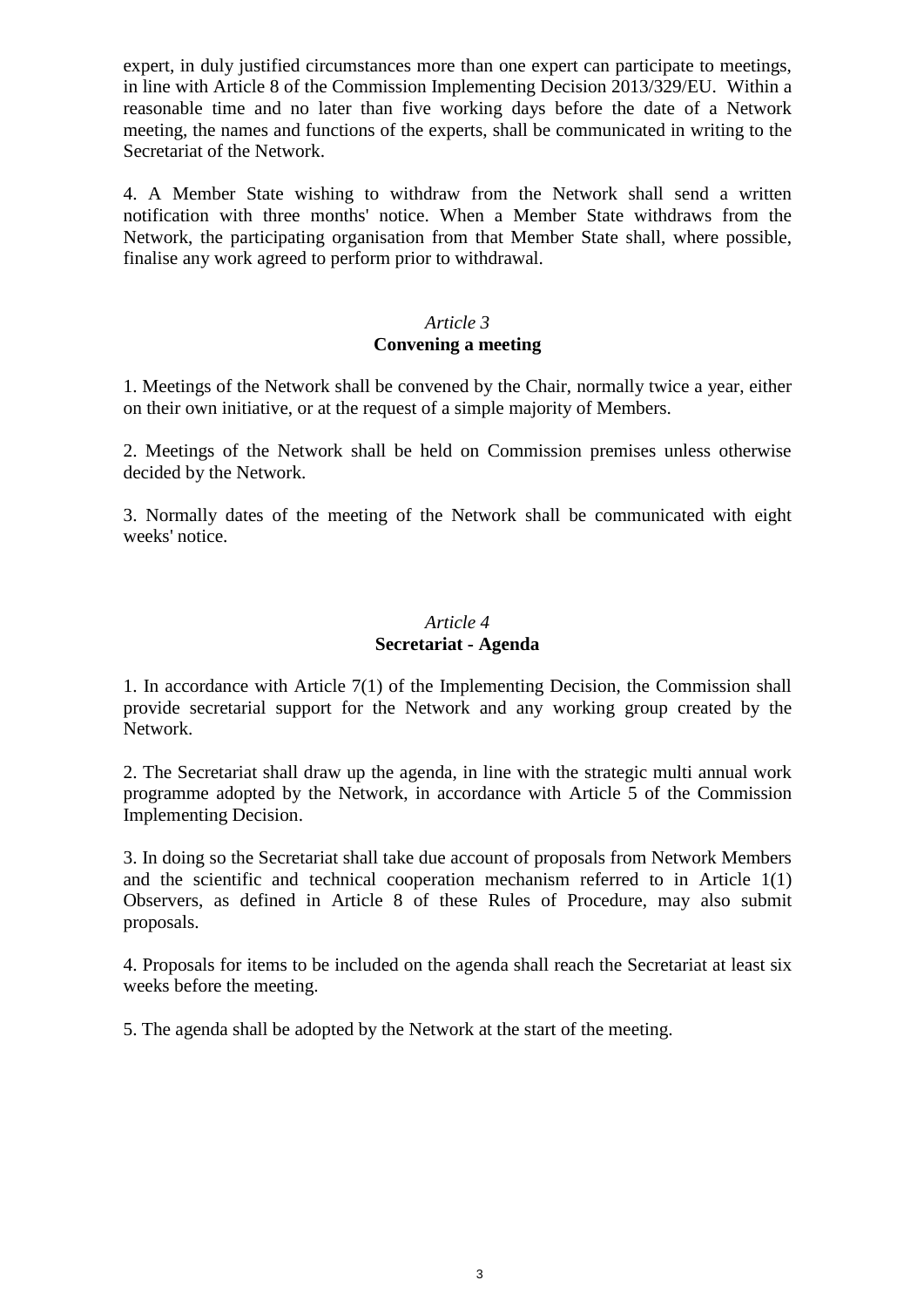#### *Article 5* **Documentation to Network members**

1. The Secretariat shall send the invitation to the meeting and the draft agenda to the Network Members, the scientific and technical cooperation mechanism and observers referred to in Article 8, no later than twenty working days before the meeting. The invitation shall specify also which third parties are invited to the meeting.

2. The Secretariat shall send the documents for consultation to the Network Members no later than ten working days before the date of the meeting. Observers shall be consulted on the same documents, unless decided otherwise by the Chair.

3. In duly justified cases, the time limits for sending the documentation mentioned in 1 and 2 may be reduced to five working days.

4. The scientific and technical cooperation mechanism, referred to in Article 1(1), shall report to the Network about its activities relevant to the objectives and the implementation of the work programme of the Network. Such reports and any other documentation of interest shall be submitted via the Secretariat respecting the deadlines referred to in paragraphs 2 and 3.

### *Article 6* **Decisions of the Network**

1. As far as possible, the Network shall make decisions by consensus. Abstentions shall not prevent the adoption of decisions by consensus.

2. A vote shall be taken if any Network Member so requests. In the event of a vote, the outcome of the vote shall be decided by a majority of two thirds of the Networks' Members present at the start of the vote. Each Member State shall have one vote. An absent Member State's vote shall count in the vote if a written mandate is given to another Network Member.

3. The Network's decisions shall normally be made public. However, in duly justified circumstances<sup>1</sup>, the Network may decide that certain decisions can be kept confidential or be subject to explicit public consultations.

### *Article 7* **Working groups**

1. When the Network decides to set up working groups, referred to in Article 5 of the Implementing Decision, it shall define terms of reference and appoint a Chair. Such working groups shall be disbanded as soon as their mandate is fulfilled.

2. The working groups shall report to the Network.

<sup>1</sup> 1 For example, when decisions may have an impact on public health, or when commercially sensitive information are referred to.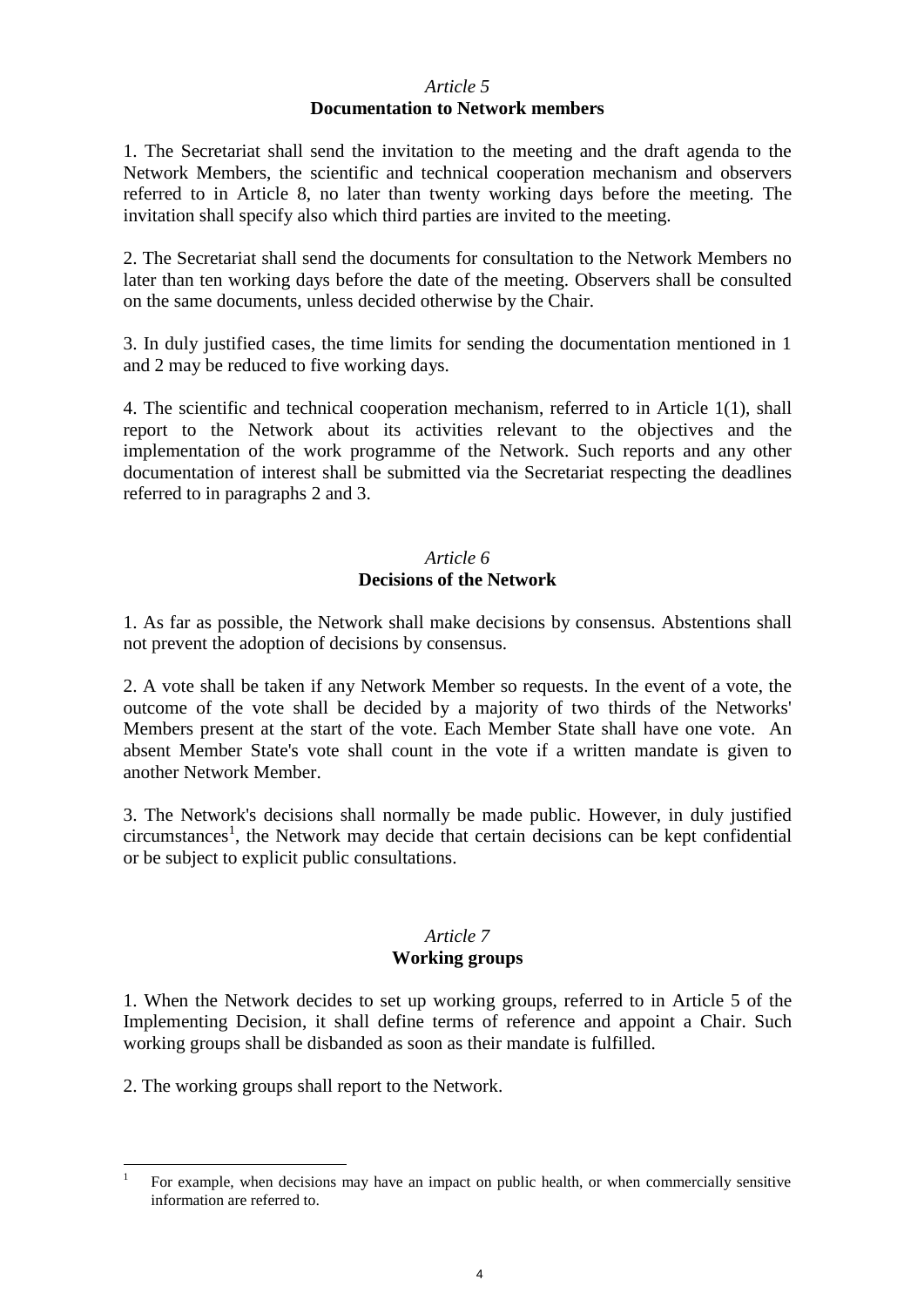3. The scientific and technical cooperation mechanism shall be consulted on questions to be examined by the working groups in order to help ensure coherence and reduce any unintended duplication.

4. Insofar as possible, the working groups shall conduct their work, including meeting, electronically.

### *Article 8* **Admission of third parties**

1. EUnetHTA, as the scientific and technical cooperation mechanism, shall be invited to attend the Network's meetings and its working groups, without voting rights.

2. In accordance with Articles 4(2) and 6(4) of the Implementing Decision, the Chair shall invite observers to attend meetings of the Network. Part of the meeting may be reserved for Network Members only.

- 3. Third parties have no voting rights.
- 4. The Network may give observer status to:
- a. Authorities competent for HTA of EEA/EFTA countries and of accession countries. In appointing their representatives EEA/EFTA countries shall take into account Article 2(3) and 2(4) of these Rules of Procedure.
- b. European and international organisations, whose activities are relevant to meet the objectives of the Network.
- c. Stakeholders' representatives.

5. Following proposals from the Network Members, the Secretariat will draw up a list of observers as defined in paragraph 4 (b) and (c), for adoption by the Network. This list will be subject to revision, as appropriate.

6. In addition to the above, the Chair may invite, on an ad hoc basis, experts with relevant competence in a subject, to participate to one or more items on the agenda of the meetings of the Network or a working-group.

#### *Article 9* **Written procedure**

1. If necessary, the Network's decisions may be delivered via written procedure. To this end, upon request of the Chair, the Secretariat will send to the Network Members the document(s) on which the Network is being consulted and sets a time limit for comments.

2. The Secretariat shall inform the Network of the outcome of the written procedure.

3. However, if a third of Network Members asks for the question to be examined at a meeting of the Network, the written procedure shall be terminated without result and the Secretariat will convene a meeting of the Network as soon as possible.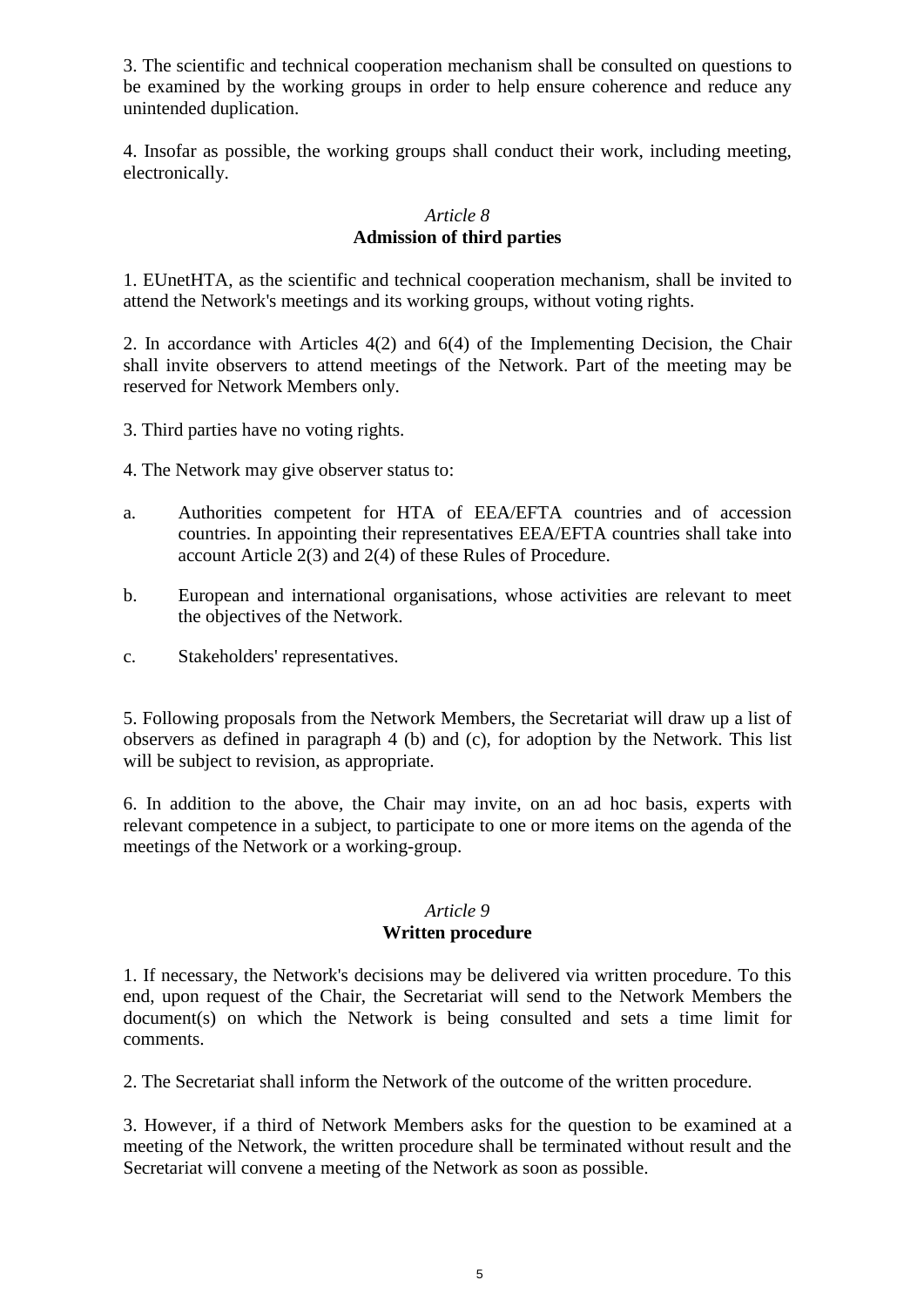## *Article10* **Minutes of the meetings**

1. Minutes on the discussion on each point on the agenda shall be drafted by the Secretariat and sent out to the Network members without delay and no later than ten working days after the meeting.

2. The Network Members shall send any comments they may have on the draft minutes to the Secretariat in writing within ten working days.

3. The minutes shall not mention the individual position of the Members and observers during the Network's deliberations. The minutes will be made public on the Commission website. In duly justified circumstances<sup>2</sup>, parts of the minutes may remain confidential.

### *Article 11* **Attendance list and Conflicts of interest**

1 At each meeting, the Secretariat shall draw up an attendance list including the authorities and organisations to which the persons designated by Member States and third parties as per Article 8 belong.

2. At the beginning of each meeting, any person designated by the Member States, as well as experts and representatives of third parties who have been invited to attend the meeting, shall inform the chair of any potential conflict of interest<sup>3</sup> with regard to a particular item on the agenda. The Chair shall decide if a conflict exists.

3. In the event of such a conflict of interest, the person concerned shall withdraw from the meeting whilst the relevant items of the agenda are being dealt with.

4. Conflicts of interest shall be reported in the minutes of the Network's meeting.

5. Paragraphs 1, 2, 3 and 4 shall also apply to working groups and to deliberations taken by the Network in written procedure.

## *Article 12*

#### **Correspondence**

1. Correspondence relating to the Network shall be addressed to the Secretariat, for the attention of the Chair.

2. Correspondence with Network Members shall be sent to the e-mail address or addresses which they provide for that purpose.

 $\frac{1}{2}$ For example when discussions are of a confidential or sensitive nature, including on proprietary topics, such as individual products, data exclusivity, or commercially sensitive information.

<sup>&</sup>lt;sup>3</sup> As an example, Article 52(2) of Council Regulation (EC, Euratom) No 1605/2002 of 25 June 2002 on the Financial Regulation applicable to the general budget of the European Communities (OJ L 248, 16.09.2002, p. 1) contains a specific definition of a conflict of interest.